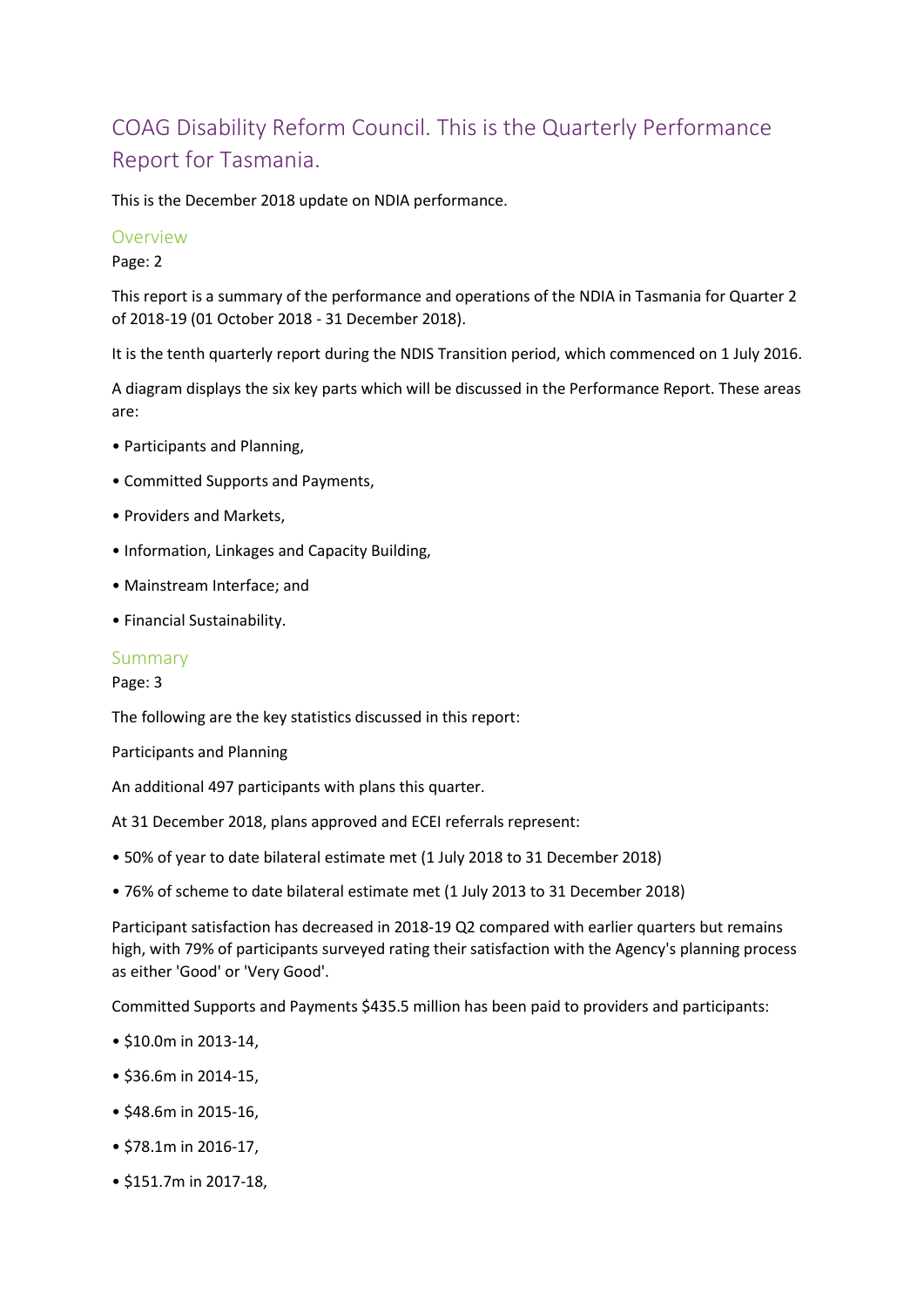• \$110.4m in 2018-19 to date.

Overall,

- 55% of committed supports were utilised in 2013-14,
- 71% in 2014-15,
- 74% in 2015-16,
- 78% in 2016-17,
- 81% in 2017-18.

The 2018-19 experience is still emerging.

Providers and Markets

There were 1,334 registered providers at 31 December 2018, representing a 7% increase for the quarter.

29% of registered providers were active at 31 December 2018.

26% of registered providers are individuals/sole traders.

25% of registered providers are receiving 75-85% of payments made by the NDIA.

Mainstream Interface

94% of active participants with a plan approved in 2018-19 Q2 access mainstream services.

## PART 1: Participants and Planning

#### Page: 4

As the transition phase to full scheme continues, the NDIS in Tasmania continues to grow with 497 additional participants with approved plans this quarter.

In total, over 5,500 participants are now being supported by the NDIS in Tasmania, with approximately 35% receiving support for the first time.

### Summary

Page: 5

The NDIS is transitioning to full-scheme according to phasing schedules bilaterally agreed by State/Territory and Commonwealth governments.

The following are the key statistics on Participants and Planning:

5,528 participants are now being supported by the NDIS in Tasmania, including children in the ECEI program

497 initial plans approved in 2018-19 Q2, excluding children in the ECEI program (representing 11% growth since last quarter)

544 children are being supported in the ECEI program, with 157 additional referrals to the ECEI gateway confirmed in 2018-19 Q2

1,961 people are now receiving support for the first time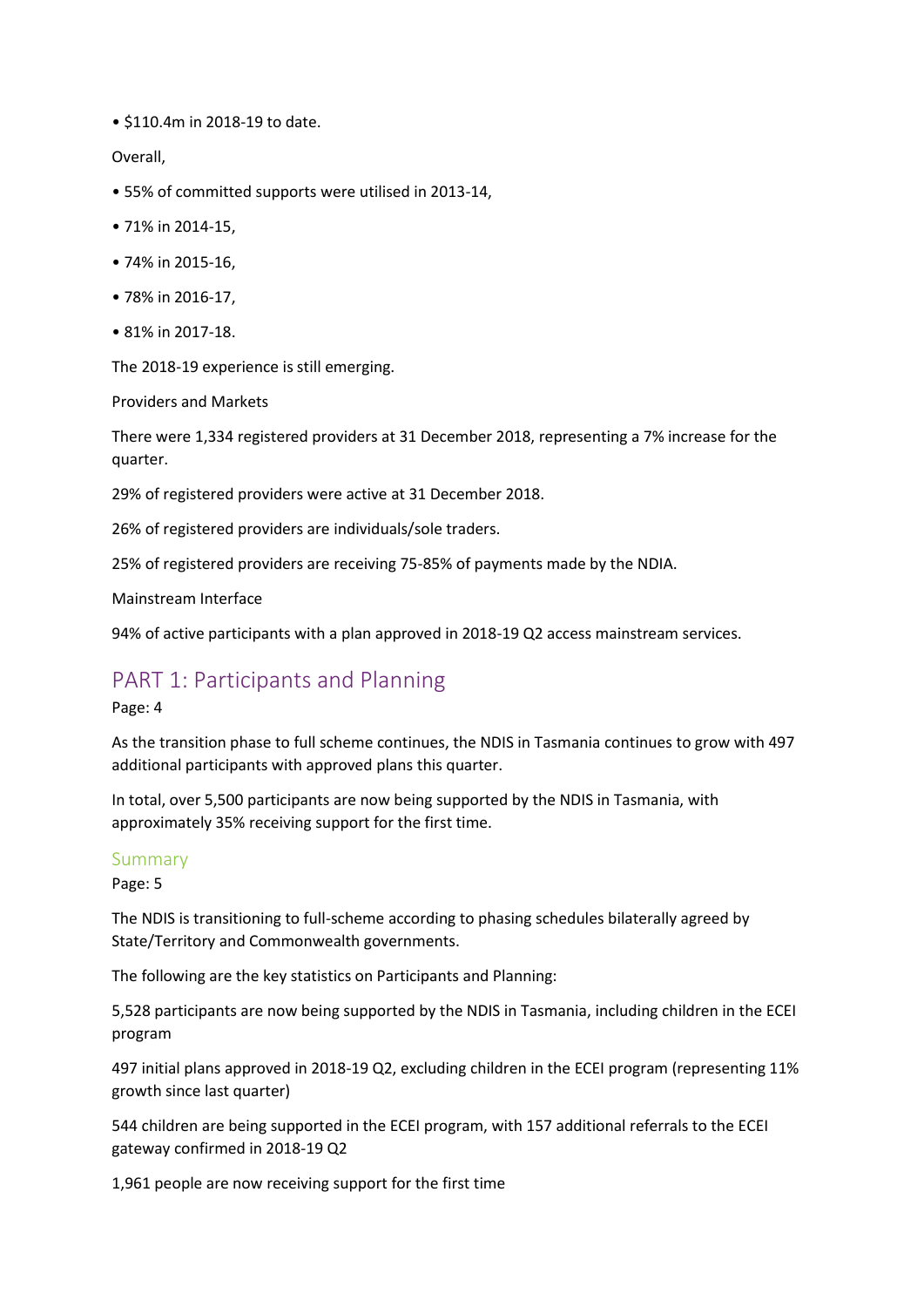50% of year to date bilateral estimate met (1 July 2018 to 31 December 2018)

71% of transition to date bilateral estimate met (1 July 2016 to 31 December 2018)

76% of scheme to date bilateral estimate met (1 July 2013 to 31 December 2018)

### Quarterly Intake

### Page: 6

There are three charts. The first chart displays the number of participants with access met (Eligible) by Participant Entry point. The second chart displays the number of participants with approved plans by Participant Entry Point. The third chart displays the number of participants with approved plans by Participant Pathway Type.

### 2018-19 Q2

Of the 699 participants deemed 'eligible' this quarter 42% were 'New' participants (i.e. had not transitioned from an existing State/Territory or Commonwealth program).

Of the 497 plan approvals this quarter, 48% were 'New' participants (i.e. had not transitioned from an existing State/Territory or Commonwealth program), 81% entered with a permanent disability and 76 were previously confirmed as ECEI at 2018-19 Q1.

The diagram displays the following key statistics on quarterly intake:

872 access decisions

699 access met

497 plan approvals (excluding ECEI)

157 ECEI

### Quarterly Intake Detail

Page: 7

A chart displays the change in plan approvals between the current and previous quarter.

Plan approvals as at 31 December 2018

Plan approval numbers have increased from 4,487 at the end of 2018-19 Q1 to 4,984 by the end of 2018-19 Q2, an increase of 497 approvals.

At the end of the quarter, 544 are children being supported in the ECEI gateway. Of these, 387 were previously confirmed as ECEI at 30 September 2018 and an additional 157 children entered the gateway this quarter.

Overall, 70 participants with approved plans have exited the Scheme, resulting in 5,458 active participants (including ECEI) as at 31 December 2018.

There were 1,343 plan reviews this quarter. This figure relates to all participants who have entered the scheme.

## Cumulative Position

Page: 8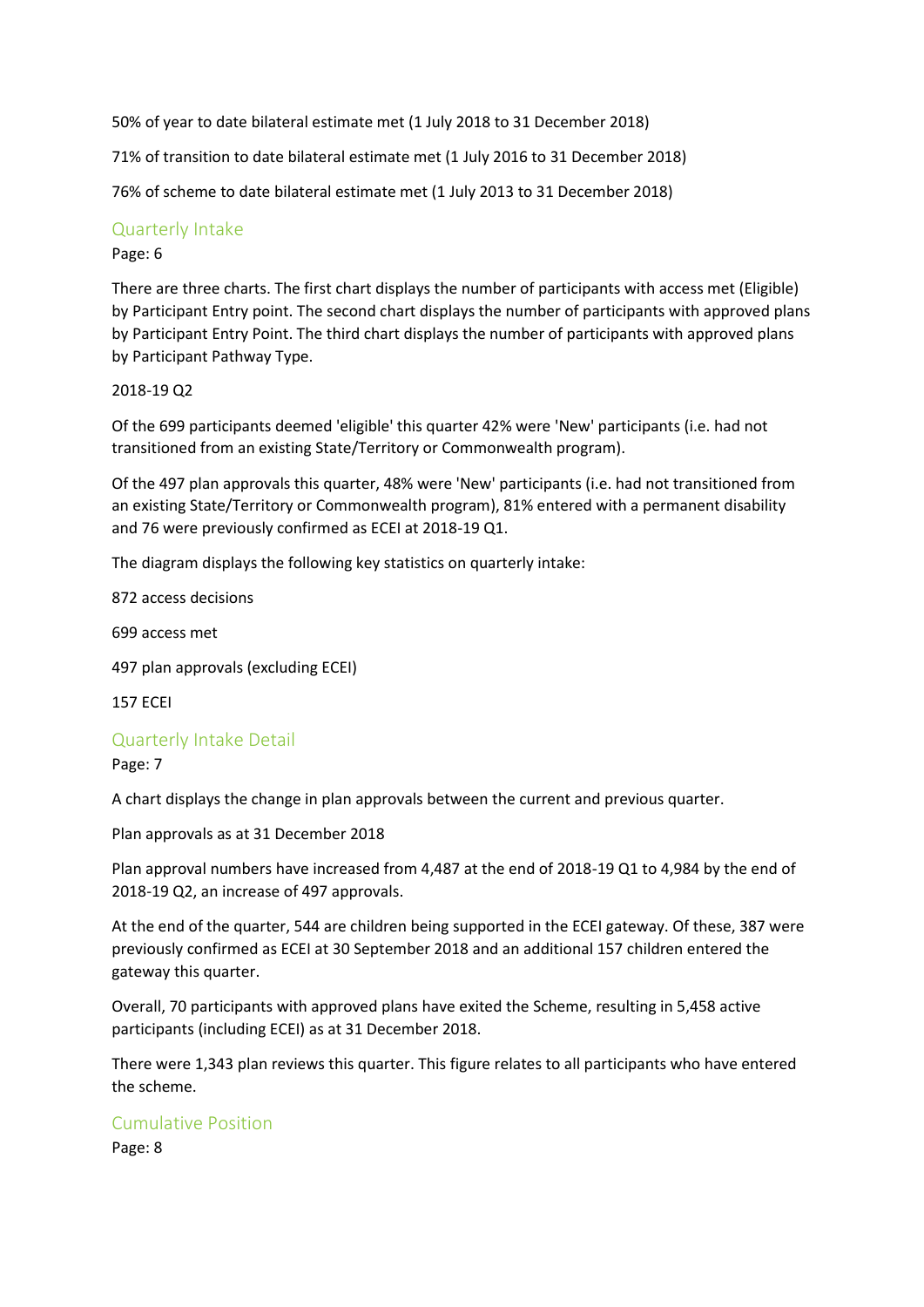There are two charts. The first chart displays the comparison between the cumulative plan approvals and the bilateral estimate per quarter. The second chart displays the number of plan approvals by participant referral pathway.

Plan approvals as at 31 Dec 2018

At the end of 2018-19 Q2, the cumulative total number of participants receiving support was 5,528 (including 544 children supported through the ECEI gateway). Of these, 2,356 transitioned from an existing State/Territory program, 667 transitioned from an existing Commonwealth program and 1,961 participants are now receiving support for the first time.

Overall, since 1 July 2013, there have been 6,532 people with access decisions.

Cumulative position reporting is inclusive of trial participants for the reported period and represents participants who have or have had an approved plan.

The following are the key statistics on the cumulative position:

50% of year to date bilateral estimate met (1 July 2018 to 31 December 2018)

71% of transition to date bilateral estimate met (1 July 2016 to 31 December 2018)

76% of scheme to date bilateral estimate met (1 July 2013 to 31 December 2018)

4,984 plan approvals to date; 5,528 including ECEI confirmed

## Participant Profiles by Age Group

Page: 9

There are two charts. The first chart displays the number of participants with an approved plan by age group for the current quarter. The second chart displays the percentage of participants with an approved plan by the participant's age group. This chart compares the current quarter against all prior quarters.

Around 22% of participants entering in this quarter are aged 45 to 54 years. This compares with 6% in prior quarters.

Further, 21% of participants entering in this quarter are aged 0 to 6 years, compared with 5% in prior quarters.

Note: The age eligibility requirements for the NDIS are based on the age as at the access request date. Participants with their initial plan approved aged 65+ have turned 65 since their access request was received.

## Participant Profiles by Disability Group

Page: 10

There are two charts. The first chart displays the number of participants with an approved plan by disability group for the current quarter. The second chart displays the percentage of participants with an approved plan by the participant's disability group. This chart compares the current quarter against all prior quarters.

Of the participants entering in 2018-19 Q2, 25% have a primary disability group of Intellectual Disability and 25% have a primary disability group of Intellectual Disability.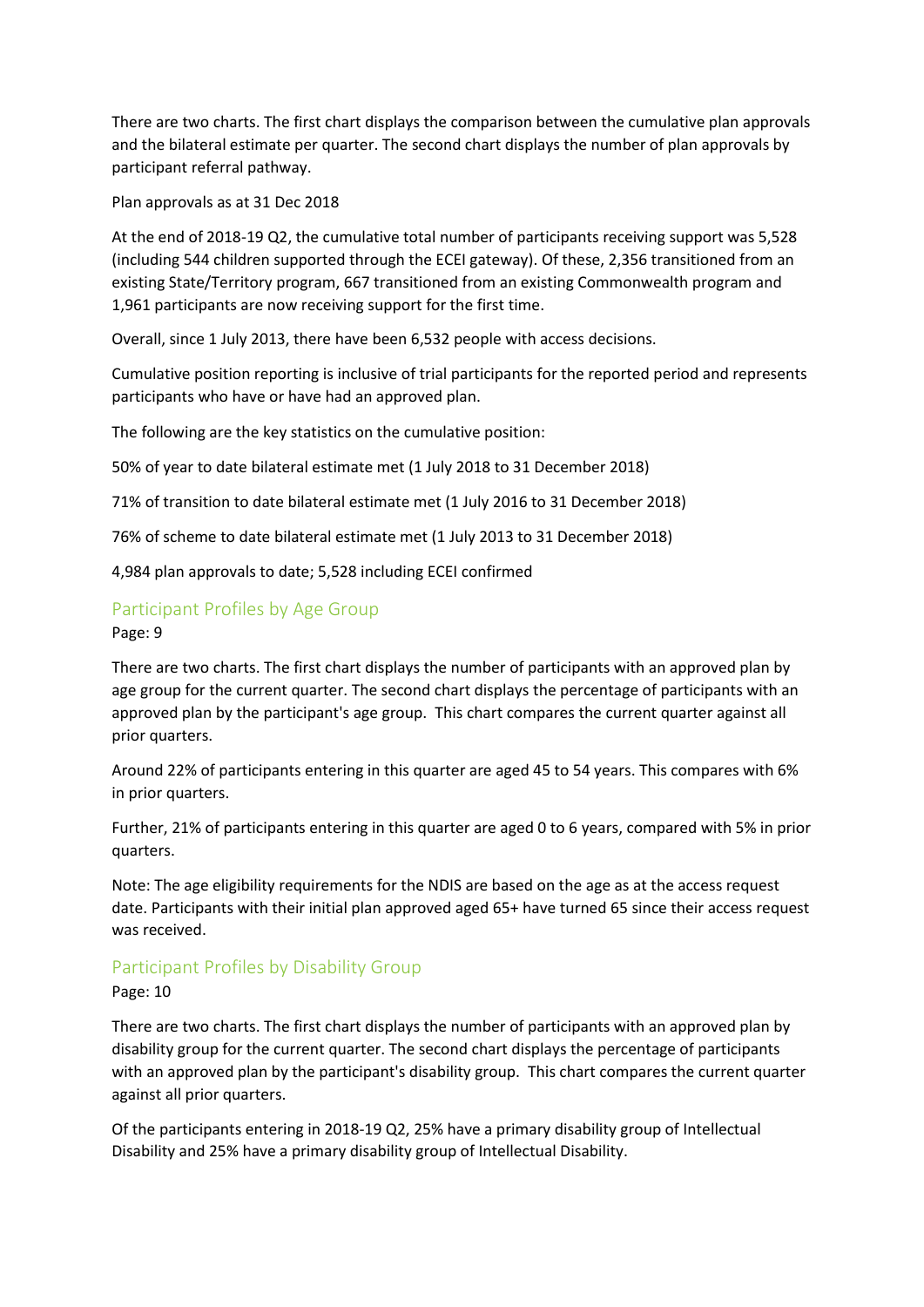Note 1: Of the 124 active participants identified as having an intellectual disability, 15 (12%) have Down syndrome.

Note 2: Since 2017-18 Q1 Developmental Delay and Global Developmental Delay have been reported separately to the Intellectual Disability group.

### Participant Profiles by Level of Function

Page: 11

A chart displays the percentage of participants with an approved plan by the participant's level of function. This chart compares the current quarter against all prior quarters.

For participants with a plan approval in the current quarter:

- 21% of active participants had a relatively high level of function
- 50% of active participants had a relatively moderate level of function
- 29% had a relatively low level of function

These relativities are within the NDIS participant population, and not comparable to the general population.

## Participant Profiles by Gender

Page: 12

The figure on the right displays the amount and percentage of participants with an approved plan per the participant's gender group. This figure compares the current quarter against all prior quarters.

The majority of participants are males.

### Participant Profiles

Page: 13

There are three charts. The first chart displays the percentage of participants with an approved plan by the participant's Aboriginal & Torres-Strait Islander status. The second chart displays the percentage of participants with an approved plan by the participant's Young people in residential aged care status. The third chart displays the percentage of participants with an approved plan by the participant's Culturally and Linguistically Diverse status. All three charts compare the current quarter against all prior quarters.

Of the participants with a plan approved in 2018-19 Q2:

• 5.8% were Aboriginal or Torres Strait Islander, compared with 7.8% in previous quarters combined.

• 0.8% were young people in residential aged care, compared with 0.3% in previous quarters combined.

• 4.4% were culturally and linguistically diverse, compared with 2.4% in previous quarters combined.

The following are the key statistics for the current quarter on Aboriginal & Torres-Strait Islander status.

29 Aboriginal and Torres Strait Islander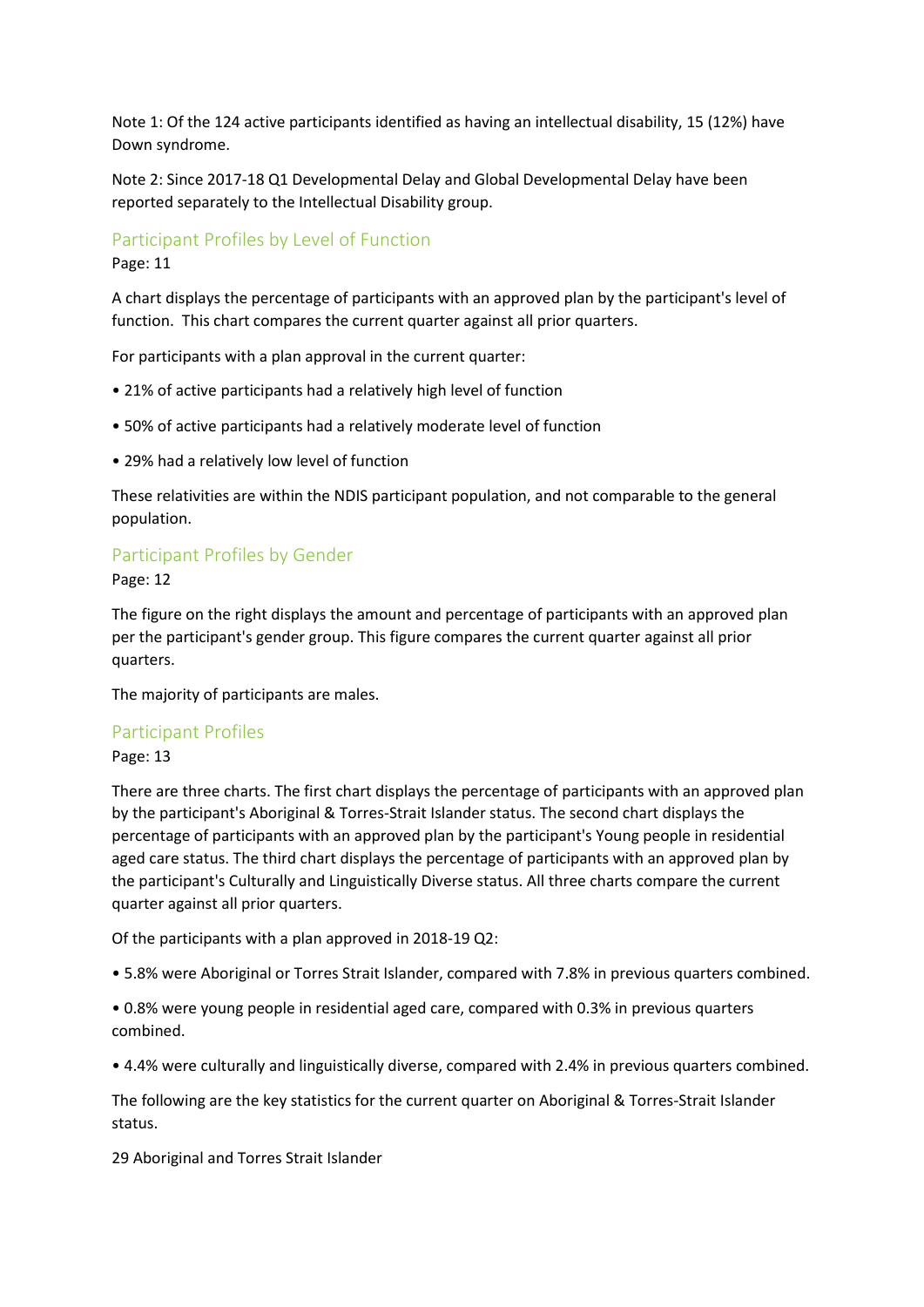391 Not Aboriginal and Torres Strait Islander

77 Not Stated

The following are the key statistics for the current quarter on Young people in residential aged care status.

4 Young people in residential aged care

493 Young people not in residential aged care

The following are the key statistics for the current quarter on Culturally and Linguistically Diverse status.

22 Culturally and linguistically diverse

475 Not culturally and linguistically diverse

0 Not stated

Plan Management Support Coordination

Page: 14

Two charts display the proportion of support coordination and plan management for participants. These charts compare the current quarter against all prior quarters.

The proportion of participants electing to fully or partly self-manage their plan was higher in 2018-19 Q2 at 22%, compared with 19% in previous quarters combined.

45% of participants who have had a plan approved in 2018-19 Q2 have support coordination in their plan, compared to 37% in previous quarters combined.

#### Plan Activation

Page: 15

Two charts display the proportion of the duration to activate plans. These charts compare plans approved in 2017-18 Q4, against plans approved in prior quarters.

Plan activation refers to the amount of time between plan approval and the commencement of the participant receiving support.

The percentage of plans activated within 90 days of approval were:

- 61% of plans approved in prior quarters
- 80% of plans approved in 2017-18 Q4.

Plan activation can only be approximated using data on payments. As there is a lag between when support is provided and payments made, these statistics are likely to be conservative. That is, it is likely that plan activation is faster than presented. Further, in-kind supports have been excluded from the calculation, which contributes to the conservative figures.

Note: Plans approved after the end of 2017-18 Q4 have been excluded from the charts. They are relatively new and it is too early to examine their durations to activation.

Participant Outcomes

Page: 16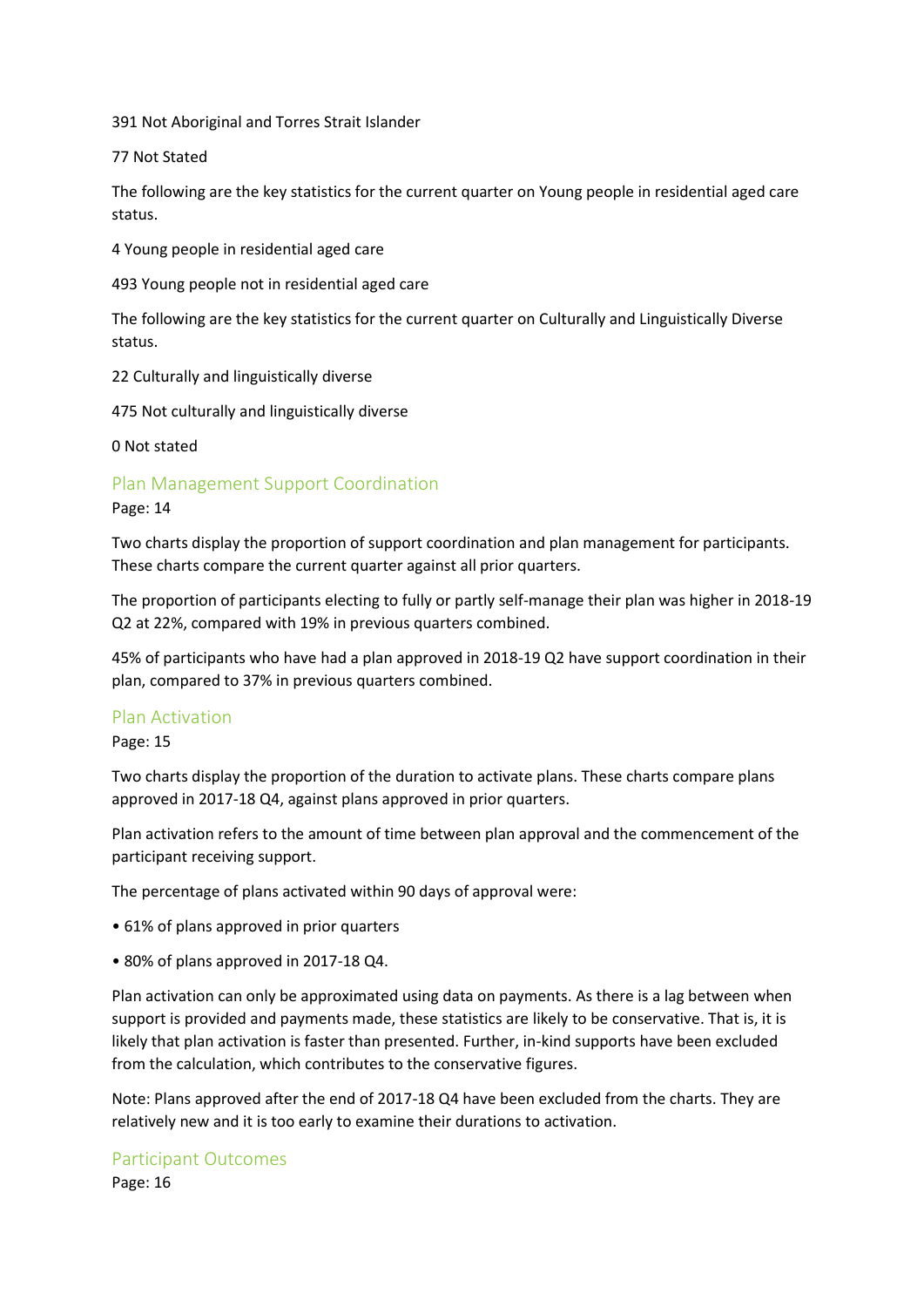A chart displays selected key baseline indicators for participants.

Information was collected from 99.8% of participants who have received their initial plan since 1 July 2016 (baseline outcome measures).

• 67% of participants aged 0 to before school are able to make friends outside of family/carers, compared to 67% of participants from school age to 14

• 43% of participants aged 0 to before school are engaged in age appropriate community, cultural or religious activities, compared to 21% - 34% for other age groups

• 78% of participants from school age to 14 attend school in a mainstream class, compared to 67% of participants aged 15 to 24

• 23% of participants aged 25 and over have a paid job, compared to 9% of participants aged 15 to 24

• 56% of participants aged 25 and over choose what they do every day, compared to 54% of participants aged 15 to 24

## Family/Carers Outcomes

Page: 17

A chart displays selected key baseline indicators for family and carers of participants.

The percentage of participants' family/carers:

- working in a paid job was highest for participants aged 0 to 14 (42%)
- able to advocate for their child/family member was highest for participants aged 0 to 14 (78%)

• who have friends and family they can see as often as they like was highest for participants aged 25 and over (55%)

• who feel in control selecting services was highest for participants aged 25 and over (45%)

• who support/plan for their family member through life stage transitions was highest for participants aged 0 to 14 (87%)

## Has the NDIS helped? Participants

Page: 18

Charts display the responses from participants to the question: 'Has the NDIS helped?' split into age categories and life domains.

Perceptions of whether the NDIS has helped.

Participants who entered the Scheme between 1 October 2016 and 31 December 2016 and had a plan review approximately one year later and also two years later were asked questions about whether the NDIS had helped them.

For Participants aged 15 to 24, perceptions of whether the NDIS has helped across increased across all domains. However, the opposite was experienced for Participants aged School to 14.

Note: There is insufficient data for the 0 to before school and the 25 and over participant age groups.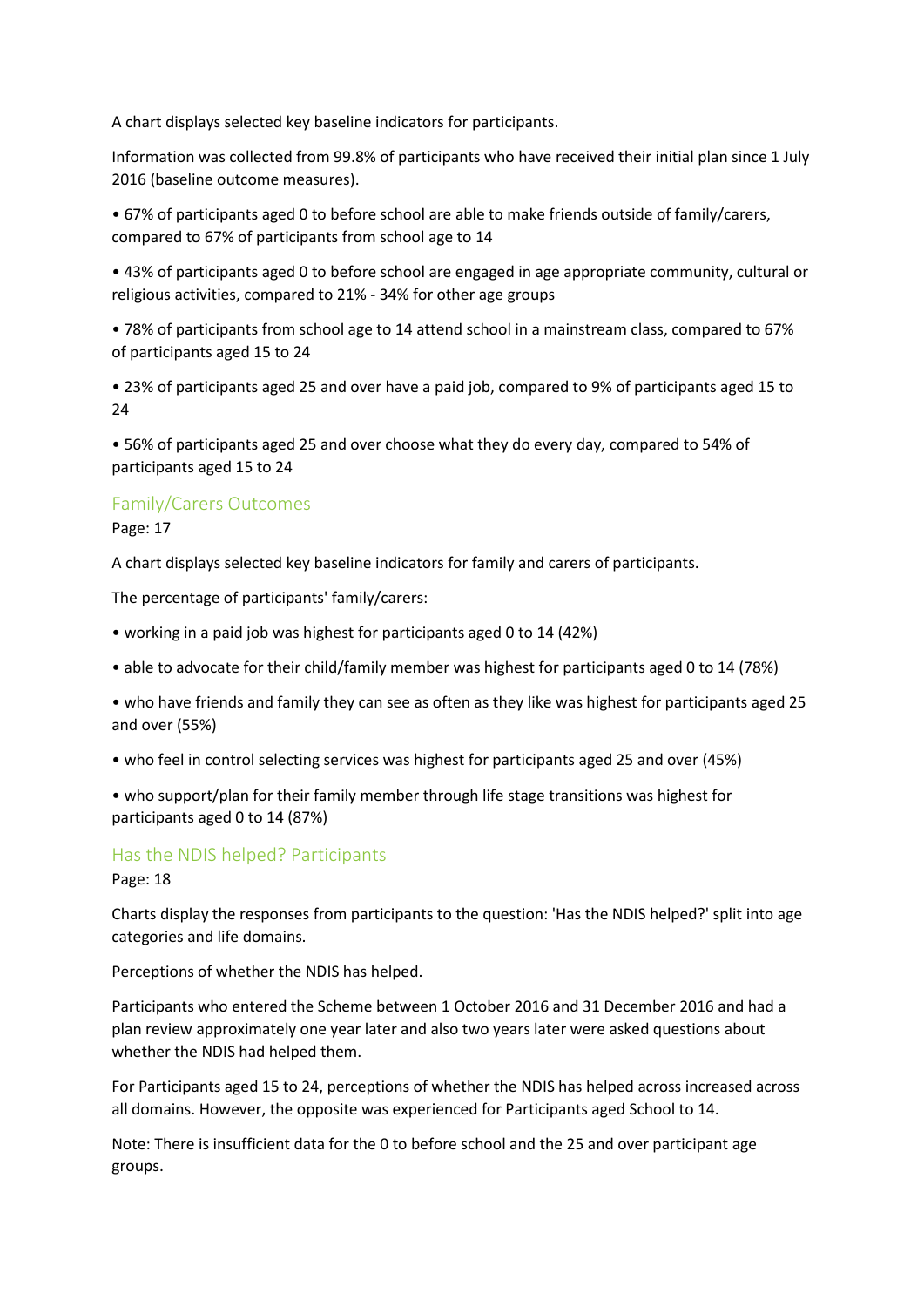## Has the NDIS helped? Family/Carers

### Page: 19

Charts display, from year 1 to year 2, the percentage of family and carers who thought the NDIS has helped in various domains.

Perceptions of whether the NDIS has helped.

Families and carers of participants who entered the Scheme between 1 July 2016 and 31 December 2016 and had a plan review approximately one year later and also two years later were asked questions about whether the NDIS had helped them.

Overall, the changes in family and carers' perceptions of whether the NDIS has helped have been mixed.

### Participants in Work

Page: 20

A chart displays, from baseline to year 2, the percentage of participants in paid work by age group.

Participants who entered the Scheme between 1 July 2016 and 31 December 2016 and are of working age are monitored to see whether the NDIS has helped them find paid work.

Overall, the percentage of participants in paid work increased from 9% to 16%.

Note: There is insufficient data for the 25 and over participant age group.

## Participants involved in communal and social activities

Page: 21

A chart displays, from baseline to year 2, the percentage of participants engaged in social activities in their community.

Participants who entered the Scheme between 1 July 2016 and 31 December 2016 are monitored to see whether the NDIS has helped them participate in social activities in their community.

Overall, the percentage of participants participating in communal and social activities increased from 24% to 30%.

Note: There is insufficient data for the 25 and over participant age group.

### Participant Satisfaction

Page: 22

A chart displays, by quarter, the proportion of participants describing satisfaction with the Agency's planning process as 'good' or 'very good'.

79% of participants rated their satisfaction with the Agency's planning process as either good or very good in the current quarter. This is lower than results in earlier periods with sufficient data but remains high.

A new participant satisfaction survey has been developed. Going forward it will better record the experience of NDIS participants, and their families and carers, at different stages of the participant pathway.

Note: Participant satisfaction results are not shown if there is insufficient data in the group.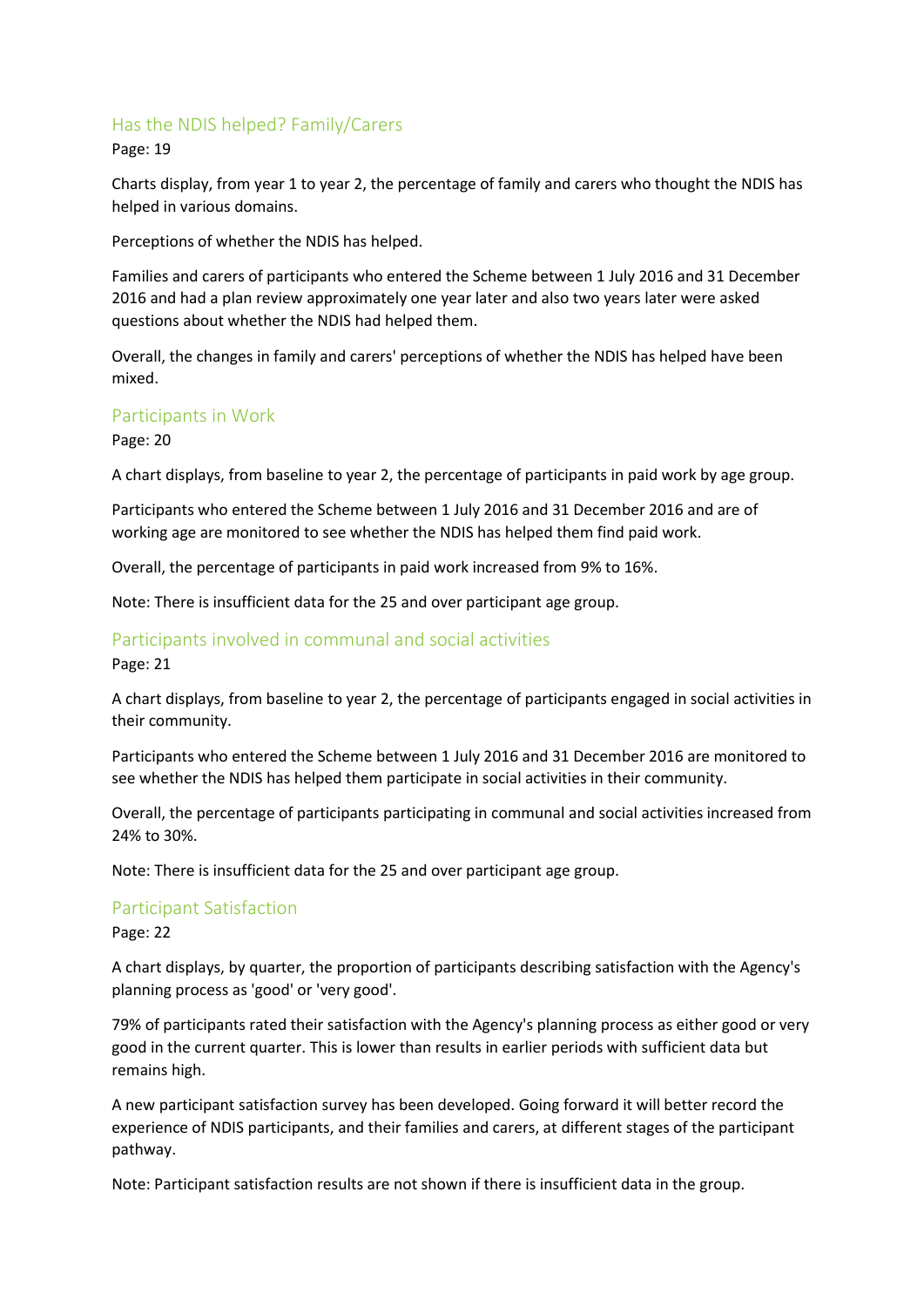## PART 2: Committed Supports and Payments

Page: 23

Both committed and paid supports to participants are increasing in line with the growing scheme.

Of the \$588.1 million that has been committed in participant plans, \$435.5 million has been paid to date.

## Summary

Page: 24

This section presents information on the amount committed in plans and payments to service providers and participants.

The following are the key statistics on Committed Supports and Payments:

\$422.5 million of committed supports in respect of prior financial years including trial

\$165.5 million of supports in respect of 2018-19 to date

\$10.0m has been paid to providers and participants for supports provided in 2013-14, \$36.6m in 2014-15, \$48.6m in 2015-16, \$78.1m in 2016-17, \$151.7m in 2017-18 and \$110.4m in 2018-19 to date

Overall, 55% of committed supports were utilised in 2013-14, 71% in 2014-15, 74% in 2015-16, 78% in 2016-17 and 81% in 2017-18.

The 2018-19 experience is still emerging.

### Committed Supports and Payments

Page: 25

A table and a graph show the comparison between the total committed supports and paid support for each year since scheme inception.

Committed supports by year that the support is expected to be provided, compared with committed supports that have been used (paid).

Of the \$588.1 million that has been committed in participant plans, \$435.5 million has been paid to date.

In particular, for supports provided in:

2013-14: \$10.0m has been paid

2014-15: \$36.6m has been paid

2015-16: \$48.6m has been paid

2016-17: \$78.1m has been paid

2017-18: \$151.7m has been paid

2018-19 to date: \$110.4m has been paid

Committed Supports by Cost Band Page: 26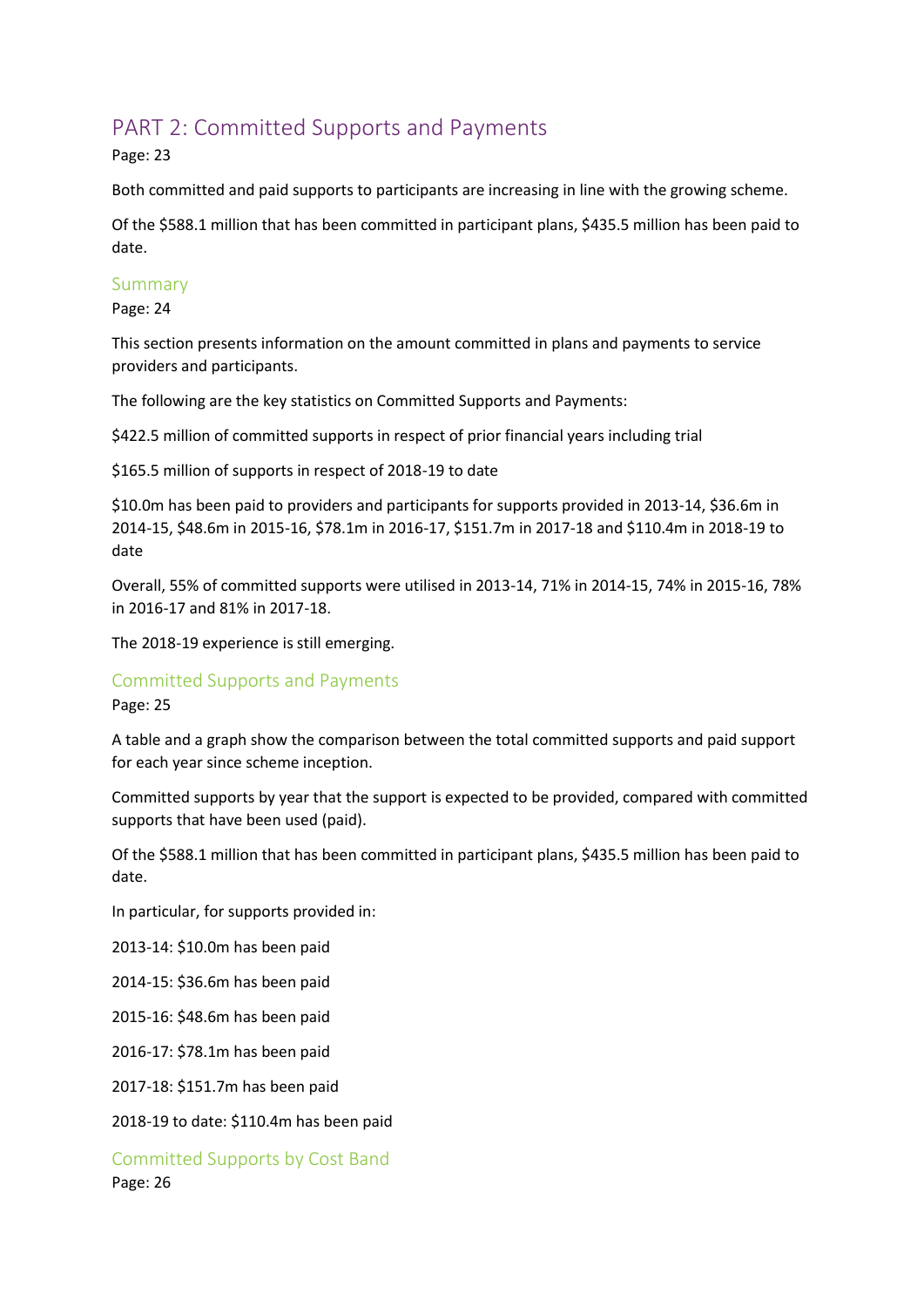Two charts (including and excluding SIL) show the comparison of the distribution of average annualised committed supports by cost band for the current and previous quarter.

As at 2018-19 Q2, the distribution of average annualised committed supports remained consistent with previous quarters. This is the case whether Supported Independent Living (SIL) supports are included or excluded in the figures.

## Committed Supports by Age Band

Page: 27

A graph shows the comparison between the average annualised committed supports by age band for the current and previous quarter.

The average annualised committed supports increase steeply after age 14.

Note 1: Average annualised committed supports are not shown if there are insufficient data in the group.

Note 2: The age eligibility requirements for the NDIS are based on the age as at the access request date. Participants with their initial plan approved aged 65+ have turned 65 since their access request was received.

## Committed Supports by Disability Group

Page: 28

A graph shows the comparison between the average annualised committed supports by primary disability group for the current and previous quarter.

Participants with Cerebral Palsy, Acquired Brain Injury and Spinal Cord Injury have the highest average annualised committed supports.

Note: Average annualised committed supports are not shown if there are insufficient data in the group.

### Committed Supports by Level of Function

Page: 29

A graph shows the comparison between the average annualised committed supports by level of function for the current and previous quarter.

The average annualised committed supports generally increase for participants with lower levels of function.

Note 1: Average annualised committed supports are not shown if there are insufficient data in the group.

Note 2: High, medium and low function is relative within the NDIS population and not comparable to the general population.

### Utilisation of Committed Supports

Page: 30

A graph shows the comparison between the utilisation of committed supports by the year that the support was expected to be provided.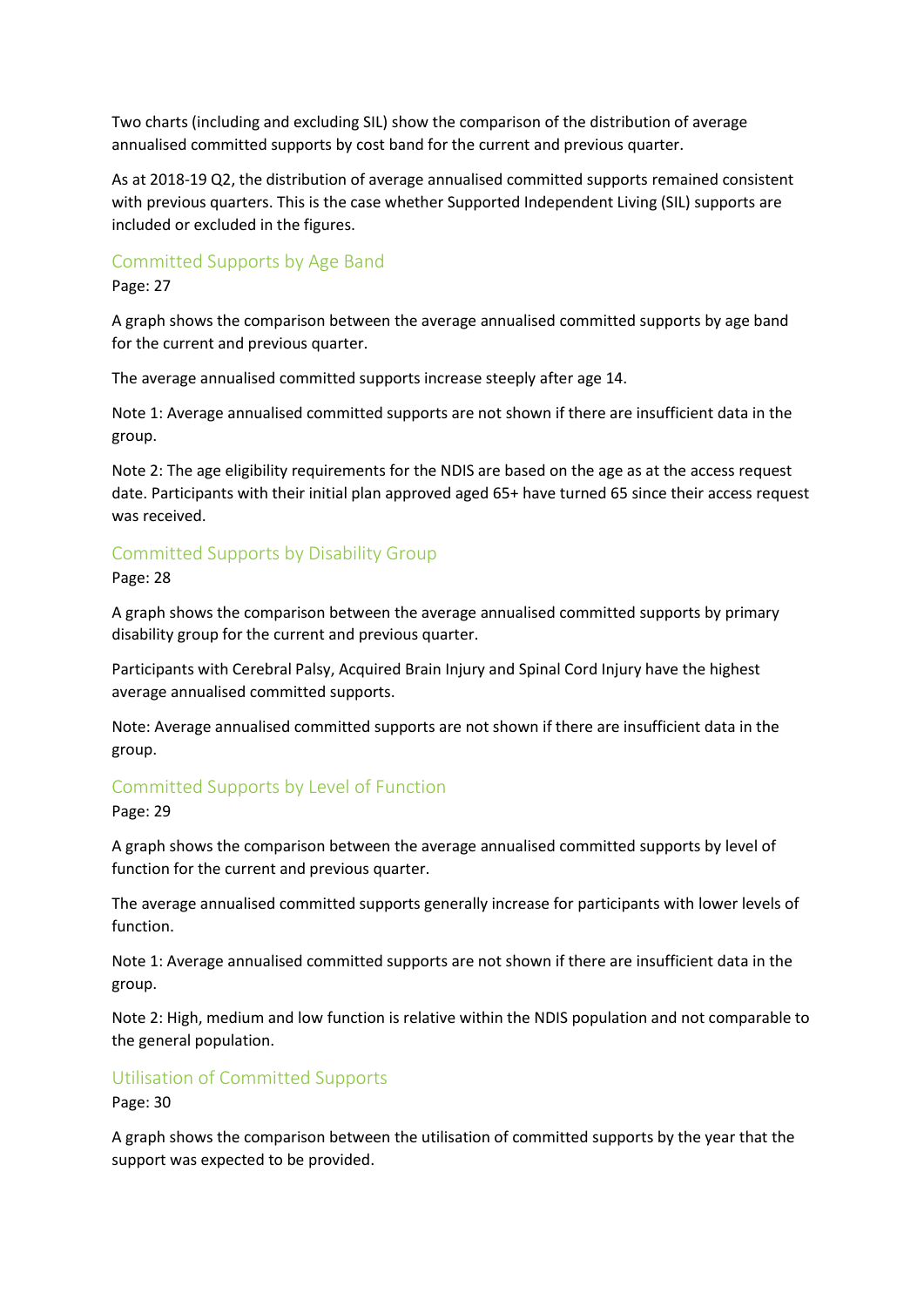Utilisation of committed supports by year that the support was expected to be provided as at 30 September 2018, compared with 31 December 2018.

As there is a lag between when support is provided and when it is paid, the utilisation in 2018-19 will increase.

The utilisation of committed supports in 2018-19 will increase further as there is a lag between when support is provided and when it is paid.

## PART 3: Providers and Markets

Page: 31

The scale and extent of the market continues to grow, with a 7% increase in the number of providers during the quarter to 1,334.

29% of approved providers were active in Tasmania at 31 December 2018, and 71% were yet to have evidence of activity.

### Summary

#### Page: 32

This section contains information on registered service providers and the market, with key provider and market indicators presented.

Provider registration

•To provide supports to NDIS participants, a service provider is required to register and be approved by the NDIA.

•Providers register with the NDIA by submitting a registration request, indicating the types of support (registration groups) they are accredited to provide.

How providers interact with participants

•NDIS participants have the flexibility to choose the providers who support them.

•Providers are paid for disability supports and services provided to the participants.

The following are the key statistics:

1,334 approved providers, 29% of which were active in Tasmania at 31 December 2018

75-85% of payments made by the NDIA are received by 25% of providers

26% of service providers are individuals/sole traders

Assistance products for personal care and safety has the highest number of approved service providers, followed by therapeutic supports and personal mobility equipment

#### Providers over time

Page: 33

A chart displays the cumulative number of approved service providers since June 2016 by the type of provider, individual/sole trader or company/organization.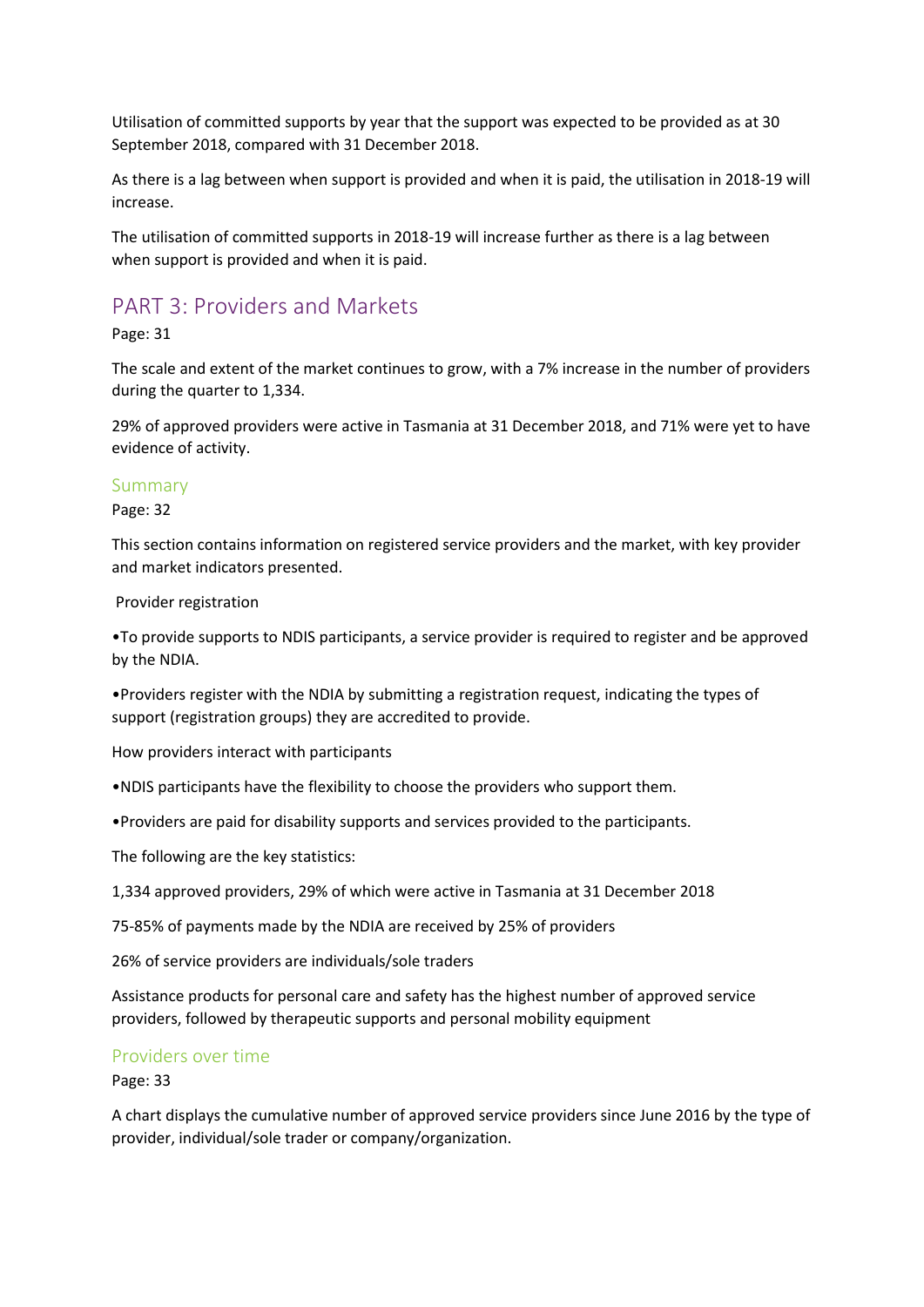As at 31 December 2018, there were 1,334 registered service providers, of which 345 were individual/sole trader operated businesses and 989 were companies or organisations.

26% of approved service providers are individuals/sole traders.

The number of approved service providers increased by 7% from 1,245 to 1,334 in the quarter.

1.74 average providers per participant

## Proportion of Active Providers

Page: 34

The figure displays the proportion of active and not yet active providers.

Change in the activity status of providers.

As at 31 December 2018, 29% of providers were active and 71% were yet to have evidence of activity. Of all providers, 110 began delivering new supports in the quarter.

### Approved Registration groups

Page: 35

A chart displays the approved providers by the changes in registration group and percentage over the quarter.

The number of approved providers has increased for most registration groups over the quarter.

The registration groups with the largest numbers of approved providers continue to grow:

- Assistance products for personal care and safety: from 381 to 407 (7% increase)
- Therapeutic Supports: from 286 to 303 (6% increase)
- Personal Mobility Equipment: from 253 to 275 (9% increase)
- Assistive equipment for recreation: from 206 to 223 (8% increase)
- Household Tasks: from 171 to 191 (12% increase)

#### Active Registration groups

Page: 36

A chart displays the active providers by the changes in registration group and percentage over the quarter.

The number of providers active in each registration group has increased for most registration groups over the quarter.

The registration groups with the largest numbers of active providers continue to grow:

• Therapeutic Supports: from 150 to 159 (6% increase)

• Assistance in coordinating or managing life stages, transitions and supports: from 76 to 85 (12% increase)

- Participation in community, social and civic activities: from 77 to 82 (6% increase)
- Assistance products for personal care and safety: from 60 to 73 (22% increase)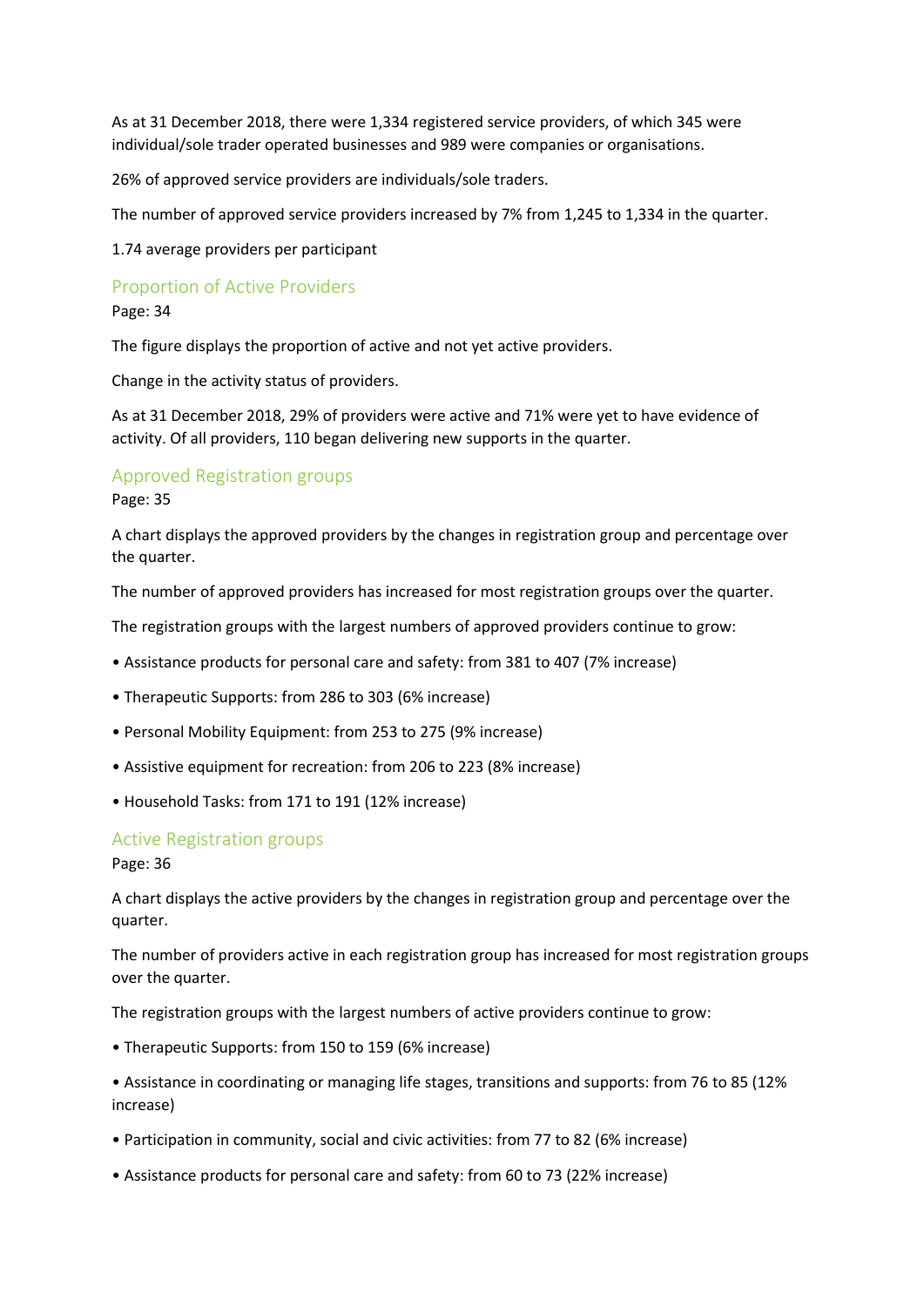• Daily Personal Activities: from 65 to 68 (5% increase)

## Market share of top providers

### Page: 37

An object displays the market share of the top 25% of providers by registration group.

25% of service providers received 75-85% of the dollars paid for major registration groups.

The following are the key statistics for the market share of the top 25% of providers by registration category:

83% Daily personal activities

77% Early intervention supports for early childhood

84% Participation in community, social and civic activities

83% Therapeutic supports

80% Assistance with daily life tasks in a group or shared living arrangement

## PART 4: Information, Linkages and Capacity Building

Page: 38

Information, Linkages and Capacity Building was covered in the national version of the COAG Quarterly Performance Report.

## PART 5: Mainstream Interface

Page: 39

The proportion of participants entering in the current quarter and accessing mainstream services is slightly lower compared to prior quarters.

### Mainstream Interface

Page: 40

An object displays the comparison of the percentage of participants accessing mainstream supports. The object compares the current quarter against all prior quarters (transition only).

94% of active participants with a plan approved in 2018-19 Q2 access mainstream services, a decrease from prior quarters. Participants are accessing mainstream services predominantly for health and wellbeing, lifelong learning and daily activities.

The following are the key statistics:

95% of active participants with a plan approved in prior quarters (transition only) access mainstream supports, across the following domains:

- Health and wellbeing (57%)
- Lifelong learning (26%)
- Daily activities (7%)